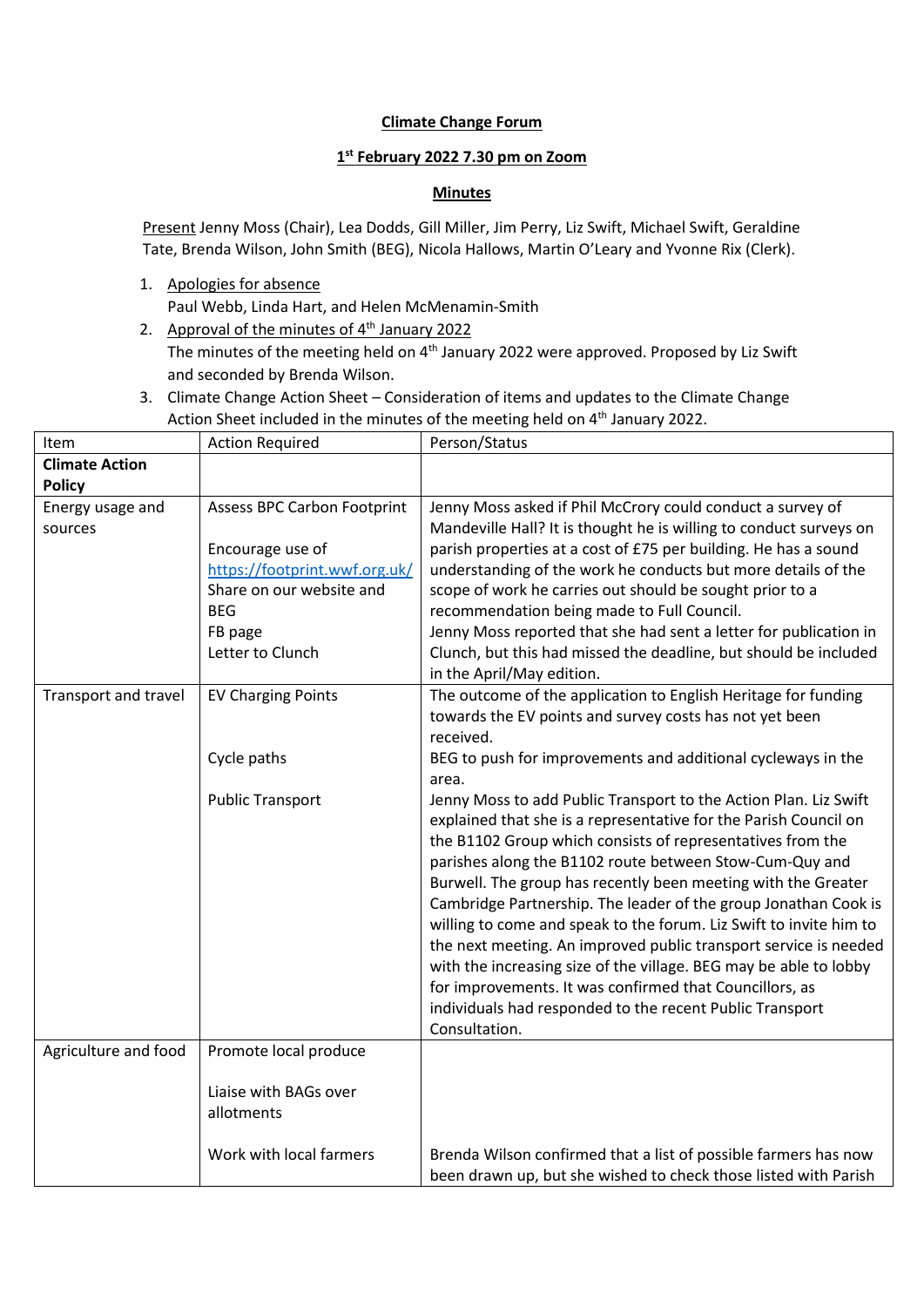|                     |                             | Councillor Derek Reader who has more knowledge of those                                                                      |
|---------------------|-----------------------------|------------------------------------------------------------------------------------------------------------------------------|
|                     |                             | farming in the community.                                                                                                    |
| Housing and         | Focus on the need for new   | Jenny Moss confirmed that work on the infrastructure is                                                                      |
| infrastructure      | builds to be carbon neutral | currently being carried out on the Newmarket Road                                                                            |
|                     |                             | development site. Representatives from This Land are due to                                                                  |
|                     | Neighbourhood Plan          | attend the next Council meeting to give an update on the                                                                     |
|                     |                             | development.                                                                                                                 |
| Local business      |                             | Jenny Moss is in the process of drafting a letter to local                                                                   |
|                     |                             | businesses about the installation of EV points. She asked that                                                               |
|                     |                             | members give thought to how else businesses can be involved in                                                               |
|                     |                             | the forum.                                                                                                                   |
| Waste and resources | Promote recycling/upcycling | Jenny Moss to speak to the Co-op with regards to a water fill                                                                |
|                     | Water refill stations       | station.                                                                                                                     |
|                     |                             |                                                                                                                              |
|                     | <b>Repair Cafe</b>          | Geraldine Tate to investigate a touring Repair Café that visits                                                              |
|                     |                             | parishes monthly. Concern over public liability if the                                                                       |
|                     |                             | Council/Climate Change Forum were to run its own Repair Café.                                                                |
|                     |                             | To be discussed further at the next Community, Leisure and                                                                   |
|                     |                             | Sports meeting.                                                                                                              |
| Environment and     | <b>Tree Planting</b>        | Martin O'Leary reported the whips from the Woodland Trust                                                                    |
| land use            |                             | require further time to develop and would not be ready to move                                                               |
|                     |                             | on this year. A number of trees had been moved on to National                                                                |
|                     |                             | Trust land and a commission from the Bury St Edmunds area had                                                                |
|                     |                             | used some of the hedging plants. He continued to say that he is                                                              |
|                     |                             | not sure how many other trees will be ready to plant this year,                                                              |
|                     |                             | but a few will be planted in areas identified at Spring Close. The                                                           |
|                     |                             | Tree Nursery is doing well and thriving. Discussions are taking                                                              |
|                     |                             | place on the planting of additional hedging on the boundary of<br>Pauline's Swamp adjacent to the arable land. Michael Swift |
|                     |                             | explained that an adjacent landowner had destroyed about 30m                                                                 |
|                     |                             | of hedging and that the Trustees were visiting the site this                                                                 |
|                     |                             | Thursday to look at how the hedging could be reinstated and if                                                               |
|                     |                             | when doing so, the hedging could be thicker. He continued to                                                                 |
|                     |                             | report that Hopkin Homes Ltd has now been sold which may or                                                                  |
|                     |                             | may not affect the transfer of land promised on the other side of                                                            |
|                     |                             | the swamp. A Working Day at the Swamp has been arranged for                                                                  |
|                     |                             | Saturday 5 <sup>th</sup> February 2022 at 10 am where the sedge will need                                                    |
|                     |                             | collecting following cutting.                                                                                                |
|                     |                             | Jenny Moss reported that she had found out that John Clarke                                                                  |
|                     |                             | owns the land either side of the public footpath running between                                                             |
|                     |                             | Spring Close and Pauline's Swamp and that the land is rented                                                                 |
|                     |                             | out. Mr Clarke has not been keen to consider the planting of                                                                 |
|                     |                             | hedging either side of the path, but Jenny Moss wondered,                                                                    |
|                     |                             | following the Government announcement of funding for farmers                                                                 |
|                     |                             | to plant hedging etc. if it would be worth approaching Mr Clarke                                                             |
|                     |                             | again. It is thought that Paul Webb had discussed this with the                                                              |
|                     |                             | ECDC Climate Change and Natural Environment Officer who is                                                                   |
|                     |                             | investigating the possibility of planting adjacent to the footpath.                                                          |
|                     |                             |                                                                                                                              |
|                     | Wild flowering              | It was noted that an area for wildflowers to establish we be                                                                 |
|                     | <b>Community Gardens</b>    | cordoned off on Pound Hill. Nicola Hallows to produce wildflower                                                             |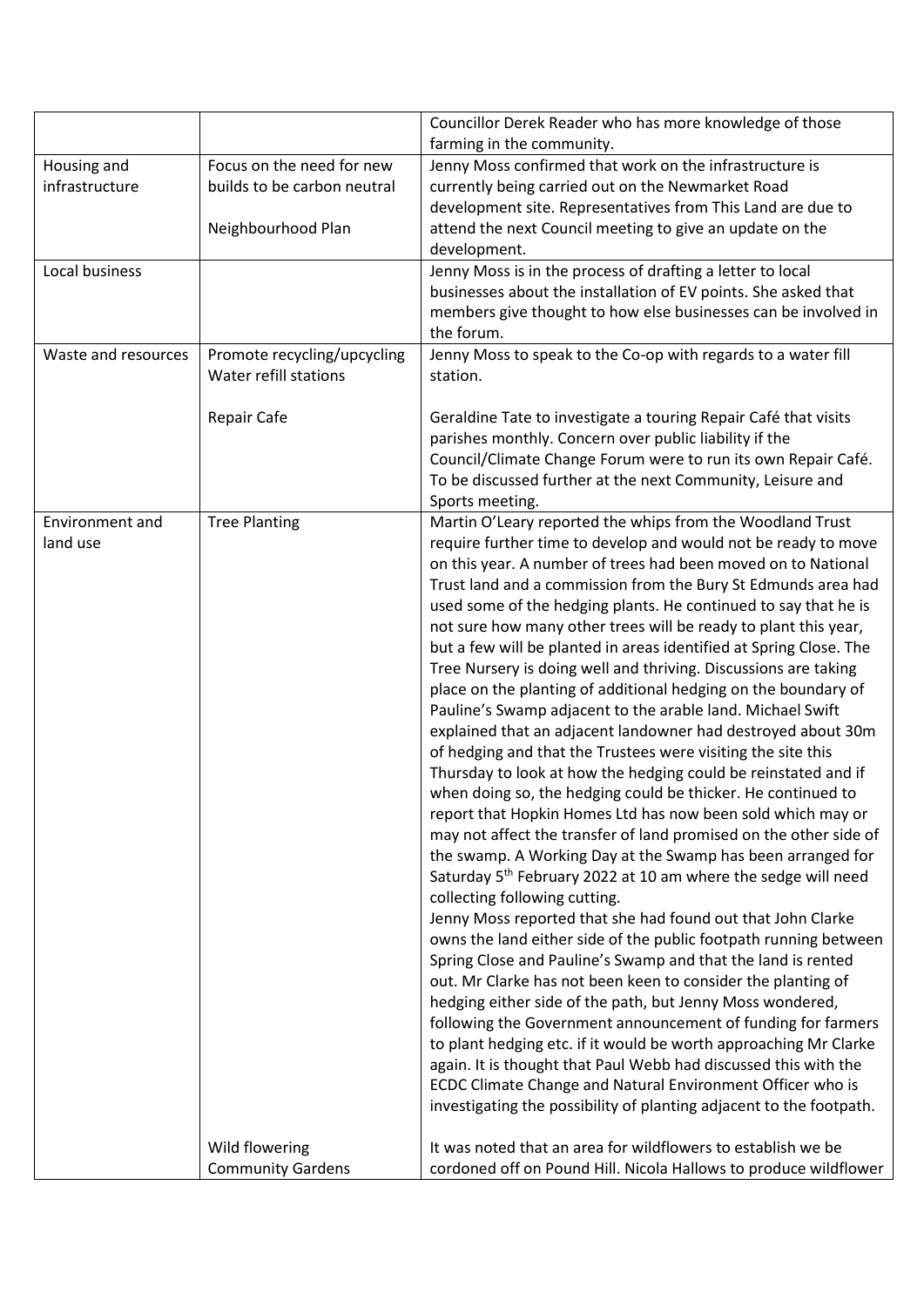|                       | <b>Environment Agency</b> | notices with QR links to the Parish Council website. A meeting to<br>look at the Community Garden at the Recreation Ground is due<br>to be held on Friday. Jenny Moss reported that she has started<br>drafting an article for Clunch.<br>Jenny Moss reported that she has started drafting an email to<br>Lucy Frazer regarding the ability to remove a quantity of trees<br>without permission unless there is a TPO in place or in a<br>conservation area.<br>Liz Swift gave apologies that she and Paul Webb had not yet had<br>the opportunity to investigate the planning conditions covering                                                                                                                                                                                                                                                                                                                                            |
|-----------------------|---------------------------|------------------------------------------------------------------------------------------------------------------------------------------------------------------------------------------------------------------------------------------------------------------------------------------------------------------------------------------------------------------------------------------------------------------------------------------------------------------------------------------------------------------------------------------------------------------------------------------------------------------------------------------------------------------------------------------------------------------------------------------------------------------------------------------------------------------------------------------------------------------------------------------------------------------------------------------------|
|                       |                           | ground management at the Solar Farm in Factory Road.                                                                                                                                                                                                                                                                                                                                                                                                                                                                                                                                                                                                                                                                                                                                                                                                                                                                                           |
| <b>Village Survey</b> |                           | Outcome of grant application for funding has not yet been<br>received. BEG members are in the process of drafting questions<br>for the survey. Nicola Hallows asked if Wild Burwell could also<br>submit some questions.                                                                                                                                                                                                                                                                                                                                                                                                                                                                                                                                                                                                                                                                                                                       |
| <b>Green Open Day</b> |                           | Jenny Moss reported that the Pauline's Swamp Trustees had met<br>and agreed that they wished for their Open Day to continue this<br>year as it had in previous years. The Trustees are happy for<br>groups such as BEG, Wild Burwell, Spring Close Group and<br>Burwell Belles to have a stall at the event which is to be held on<br>23rd April 2022. Nicola Hallows has a gazebo if needed. The aim is<br>for the stalls to be in the Dutch barn. Jenny Moss to send out<br>formal invites to the groups which will include a request for a<br>formal reply. Martin O'Leary raised concern about manning the<br>stalls due to individuals being members of more than one group.<br>It was suggested that the Green Open Day could be held on<br>Spring Close during the summer holidays after the hay cut has<br>taken place. The phone box on Pound Hill is due to be turned in<br>to an Information point where leaflets can be available. |

# 4. Update from the Sunnica Meeting of 19<sup>th</sup> January 2022

Gill Miller gave a report from the meeting which had included a presentation from a Landscape Consultant, Michelle Bulger. It was noted at the meeting that whilst the four sites had been independently surveyed for the impact on the landscape, the overall impact of the four sites together had not. Consideration needs to be given on how the landscape will look once the sites have reach the end of their life. The sites will need to incorporate many paths and tracks but there are no maps showing these. Consideration also needs to be given to site fencing, with the option of wire fencing with decent sized trees and hedging being preferred. There is little information on the sizing and layout of panels and no indication of the location or size of storage sheds which will be required and could be of a large size. Those wishing to be involved with the planning inspection need to register an interest with the Planning Inspectorate. The Group agreed that they should register an interest with Lea Dodds compiling a report for the inspector. There is some thought that energy from the solar farm will be coming into the battery storage units. Gill Miller to circulate a map she had received as part of the presentation.

#### 5. Any Other Business

John Smith reported that BEG had recently organised a presentation by SMS the company responsible for the battery storage site in Weirs Drove. Just over 30 people had attended.